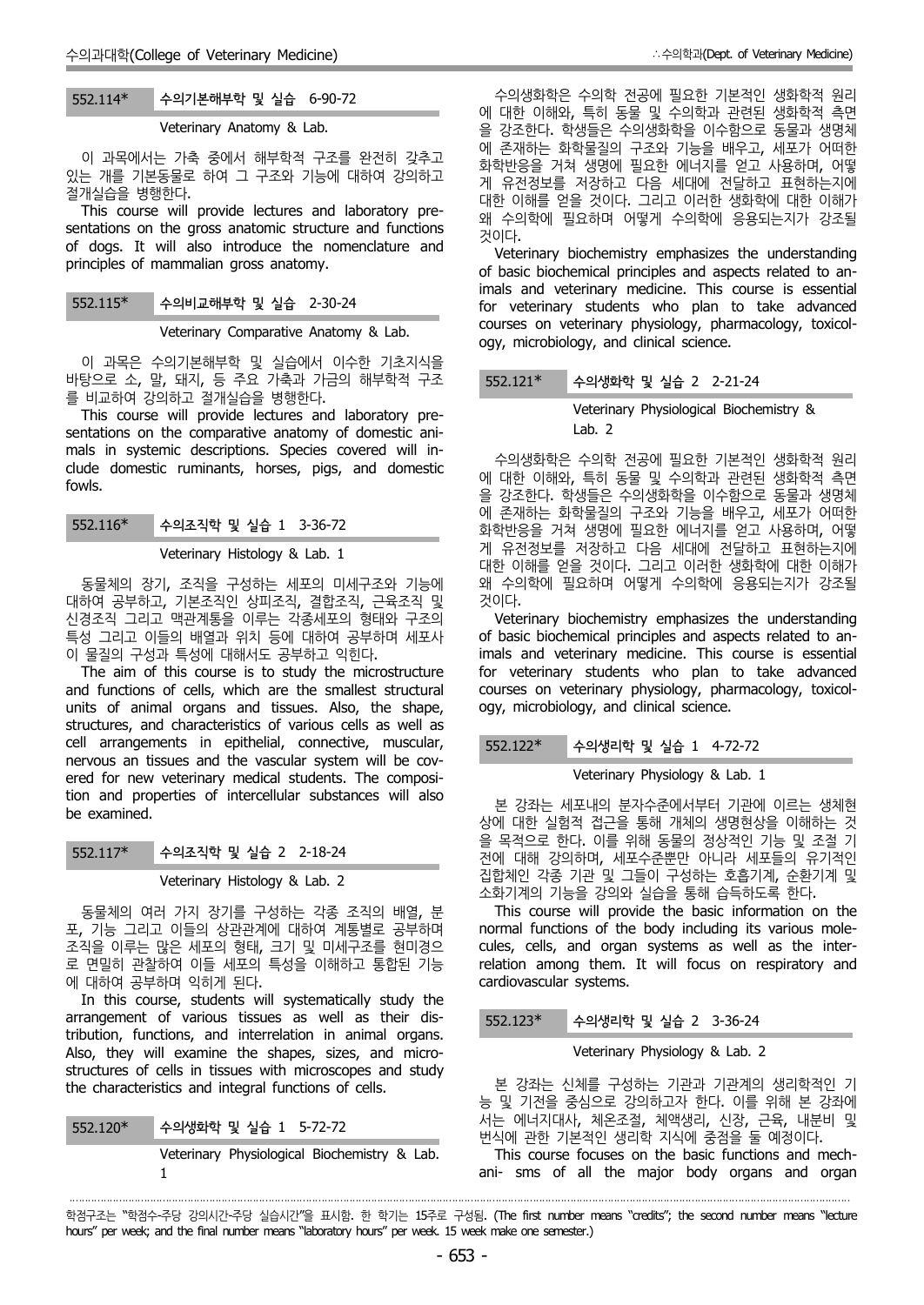systems. This lecture will provide the basic knowledge for energy metabo- lism, body temperature control, bal ance of body fluids, renal physiology, and the muscular, endocrine, and reproductive systems.

552.126\* 수의약리학 및 실습 1 2-22-28

## Veterinary Pharmacology & Practice 1

생체에 투여된 약물의 작용 원리를 소개하는 과목이다. 약물 과 수용체간의 상호작용(약력학), 약물의 체내동태(약동학)를 비롯하여 자율신경계, 중추신경계, 신장, 심맥관계에 작용하는 약물의약리작용, 그리고 동물종 간의 약물작용의 차이점에 대하 여 강의와 실습을 통하여 소개된다. 교과서: Veterinary Pharmacology and Therapeutics (R Adams, 8th ed., 2001).

This course will provide the principles of drug actions such as drug-receptor interaction (pharmacodynamics) and drug disposition (pharmacokinetics) in the living body. In addition, the pharmacology of drugs acting on the autonomic nervous system, central nervous system, central nervous system, kidneys, and cardiovascular system will be introduced. Textbook: Veterinary tem will be introduced. Pharmacology and Therapeutics (R. Adams, 8th ed., 2001).

# 552.127\* 수의미생물학 및 실습 1 2-27-32

Veterinary Microbiology & Practice 1

제공된 과목은 동물의 세균성, 바이러스성 및 진균 등을 포 함한 미생물에 의한 산업동물, 애완동물 등의 질병발생 기전을 이해하고 하고 이에 대한 진단, 예방, 치료 및 방역 등을 분자 생물학적, 면역학적 기법 등으로 원인체 확인에 관한 전문적인 지식을 획득할 수 있는 내용이다.

This course provides an understanding of bacterial, viral and fungal diseases of meat-producing animals, com panion animals by the analysis of mechanism of dis eases, diagnosis, prevention, treatment and control using molecular biological, immunological techniques etc.

# 552.128\* 수의기생충학 및 실습 1 2-21-36

### Veterinary Parasitology & Practice 1

수의 기생충학은 동물에 기생하여 숙주동물에 증체율과 사료 효율을 저하시키는 기생충에 의한 질병에 대하여 연구하는 학 문이다. 기생충은 그들의 감염에 의하여 숙주동물이 폐사되는 경우가 적고 병원성이 낮아 축주들이 그 기생충의 감염을 감지 하지 못하고 지나치므로 장기간에 걸쳐서 증체저하와 사료효율 의 불량을 가져와 경제적 손실이 크다. 그러므로 이러한 기생충 성 질병들에 대한 이해를 높여 조기에 진단하고 적절한 방법으 로 치료 및 예방함이 바람직하다. 또한 동물에 기생하는 기생충 들 중에는 상당히 많은 종류가 인수공통 기생충으로써 사람에 게 감염되어 고통과 함께 심한 경우에는 인명의 피해를 가져오 므로 더욱 중요하다. 특히 본 학기에 강의될 원충과 각종 질병 을 매개하는 절지동물은 매우 중요하다. 즉 말라리아 원인체인 Plasmodium 속 원충은 매년 전세계 열대와 아열대 지역에서 150만∼200만 명의 인명피해를 가져다준다. 이밖에도 수많은 원충(65,000여 종)과 절지동물이 사람과 가축에게 기생함으로 써 막대한 피해를 가져다준다. 이러한 원충과 절지 동물에 대한 기생충학적인 견지에서 각각의 특성을 이해하고 수의학적인 측 면에서 어떻게 진단 치료 및 예방해 갈 것인가에 대하여 추구 하고자 한다.

Veterinary Parasitology is the study of the diseases connected with animal parasites, which are the causes for body weight reduction and lowering of feed con version rates in domesticated animals. Because animals infected with parasites may not die immediately nor ex hibit severe clinical symptoms, the farmers may not rec ognize the parasitic diseases for a long period of time. The result is that the animals will have lowered body weight gain and feed conversion rates, leading to an economic loss to the farms. These parasitic diseases must be diagnosed and treated early to prevent such losses. Zoonotic parasites are very important because many of the animal parasites are zoonoses, and affect not only animals but can give pain and death to humans. Parasites are divided into Protozoa, Helminthes and Arthropods. Malaria, caused by the protozoa Plasmodium spp, is the cause of death for between 1 and 2 million humans. There are many different types of protozoa, about 65,000 spp. Arthropods including viruses, bacteria, protozoa and nematodes, are vectors for other diseases. This semester, students will study the following: Trypanosoma, Leishmania, Amoeba, Coccidia, Malaria, Toxoplasma, Piroplasma, Lice, Flea, Mosquitoe, Fly, Tick, Mite and so on. The target of Veterinary Parasitology is to recognize the characteristics of these parasites, and diagnose, treat and control them.

# 552.129\* 수의생물공학 및 실습 3-42-24

# Veterinary Biotechnology & Lab.

본 과목은 수의 생물공학의 연구분야인 형질 전환동물의 생 산, 예를 들면 약리학적 및 영양학적으로 가치가 있는 물질을 생산하는 동물(bioreactor), 이종간 장기이식을 위한 특정유전 자 제거동물(knock-out animal) 및 특정질환 결여동물(specific pathogen- resistant aniamal) 등의 생산과정 및 배아줄기세 포 생산과정을 실험적으로 다룬다.

This course will provide the procedures and practical laboratory work for the production of transgenic animals including bioreactors, knock-out animals for xenotransplantation, and specific pathogen-resistant animals. It will also provide practical procedures and laboratory work for other research in veterinary biotechnology such as the production of stem cells.

# 수의발생학 3-45-0

# Veterinary Embryology

고등동물의 생식세포 발생, 배란, 수정, 포배형성, 원장배 형 성, 배엽발생 등 고등동물의 초기 발생 과정 중에 형성되는 구 조물의 형태와 구조에 대하여 이해하고 가축과 동물을 중심으 로 각 배엽에서의 세포분열과 증식, 세포의 분화, 세포의 이동 그리고 이들의 규칙적인 배열과 통합으로 이루어지는 장기 조 직의 발생과정의 조직세포의 형태학적인 구조를 단계적으로 면 밀히 관찰하고 익히게 된다.

This course provide new students with anunderstanding of the shapes, structures, gametogenesis, ovulation, fertilization, blastocyst formation, gastrulation, and em bryonic disc formation in the early developmental stage of higher animals. Also, students will study organo genesis including the division, proliferation, differ entiation, and migration of cells in each germ layer and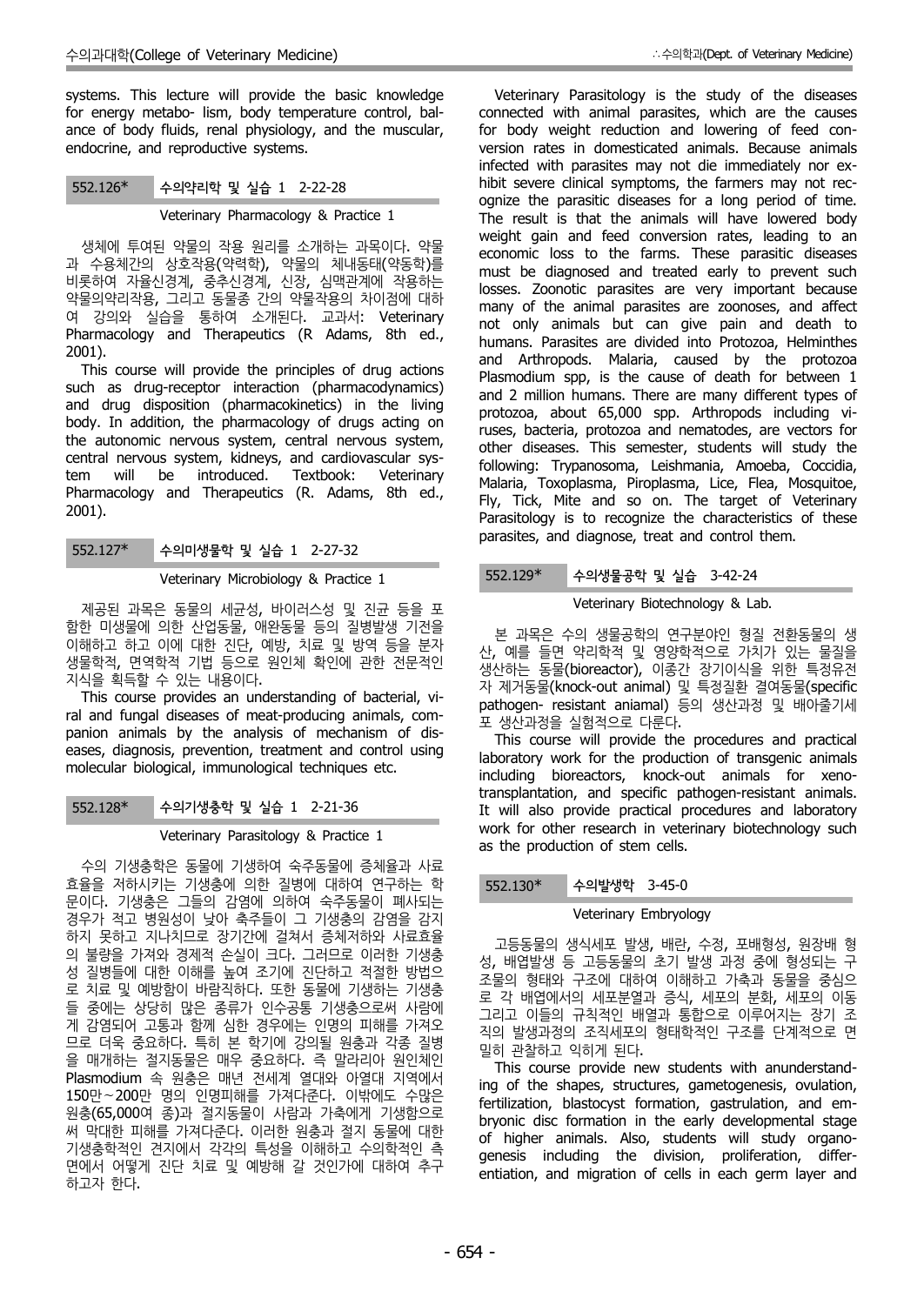the regular arrangement and integration of cells. Topics will include embryological development.

### 552.131\* 수의신경과학 2-30-0

#### Veterinary Neuroscience

이 과목은 신경세포의 기초적 지식(신경세포구조, 막전압, 활<br>건안생성 curantic transmission resenter 등)을 비르레 시 552,218\* 동전압생성, synaptic transmission, receptor 등)을 비롯해 시 각, 청각, 후각, 미각, 촉각과 같은 지각계와 운동조절에 관여하 는 운동계에 대해 배운다.

This course will cover the fundamnetals of neurons (struc- tures, membrane potential, action potential gen eration, synaptic transmission, and structures of the nervous system) and the anatomy and physiology of sensory (vision, audition, smell, taste, and somato sensory systems) and motor systems.

### 552.132\* 수의기초임상신경과학 1-15-0

#### Veterinary Basic Clinical Neuroscience

<수의신경과학 1>에서 배운 지식을 배경으로 동물의 행동, 생 체리듬, 음식조절, 기억기전, 신경검사방법에 관해 배운다. <수 의신경과학 I>을 먼저 수강해야 함.

A continuation of the course <Veterinary Neuroscience I>, this course will provide lectures on animal behavior and biorhythms as well as the neural mechanisms of feeding, learning, memory, and neural clinical examination. <Veterinary Neuroscience I> is prerequisite for this course.

552.216\* 수의약리학 및 실습 2 3-44-56

### Veterinary Pharmacology & Practice 2

약물작용의 원리에 대한 이해를 바탕으로 수의임상에서 활용 되는 약물의 작용과 효율적인 약물치료법에 대하여 소개하는 과목이다. 내분비계에 작용하는 약물, 항균제, 항진균제, 구충제 및 항암제의 약리작용에 대하여 공부하며, 아울러 동물종 간의 약리작용의 차이, 약물의 처방, 안전휴약기간의 설정, 설명서외 사용 등에 대하여 강의와 실습을 통하여 소개된다. 교과서: Veterinary Phar- macology and Therapeutics (R Adams, 8th)

This course will provide the major aspects of clinical veterinary pharmacology to students with some knowl edge of the basic principles of drug action. The pharma cology of the drugs acting on the endocrine system, antimicrobial drugs, antifungal drugs, anticancer drugs, and antiparastic agents will be introduced through lectures and labortory work. In addition, more important topics in veterinary pharmacology such as withdrawl time, extralabel use, and species differences in drug action will be presented. Textbook: Veterinary Pharmacology and Therapeutics (R. Adams, 8th ed., 2001).

# 552.217\* 수의미생물학 및 실습 2 4-54-64

### Veterinary Microbiology & Practice 2

제공된 과목은 동물의 세균성, 바이러스성 및 진균성 질병 원인체별 특성과 진단, 예방, 치료 및 방역 등을 병원성 인자를 중심으로 알아봄으로써 각각 원인체에 의한 질병발생기전 및 방제기술에 관한 전문지식을 획득할 수 있는 내용이다.

This course will provide advanced knowledge of micro org- anisms including bacteria, viruses, and fungi through an understanding of the characteristics of each microorganism. Focus will be on the analysis of virulence factors of pathogens important to meat-producing animals and compa- nion animals.

### 552.218\* 수의면역학 및 실습 4-54-48

Veterinary Innunology & Laboratory work

이 과목에서는 주요한 실험 연구 위주로 급변하는 현대면역 학을 소개하고 종합적 발병 기전 이해를 위한 기초적 배경을 숙지시킨다. 주로 일반 인체 면역을 위주로 강의한다.

This course will provide a general understanding of ever-changing mordern immunology through the ex perimental results of major papers. Fundamental ap proaches will be studied in the application of immunological componants to clinical study.

### 수의병리학 및 실습 1 2-27-24

### Veterinary Pathology & Practice 1

수의 병리학의 총론으로서 순환장해, 세포손상, 염증반응, 종 양 및 성장장애에 관한 이해를 제공한다.

This course will provide an understanding of general pathology including circulatory disturbance, cellular de generation, inflammation, and growth disturbance including neoplasia.

## 552.220\* 수의병리학 및 실습 2 6-81-72

### Veterinary Pathology & Practice 2

수의 병리학의 각론으로서 개, 고양이 등의 반려동물과 소, 돼지, 양 등의 산업동물의 주요 실질장기에 대한 병리기전에 대 한 이해를 제공한다.

This course will provide an understanding of diseases related to major parenchymal organs of companion ani mals (dogs and cats) and industrial animals (cattle, swine, and sheep).

## 552.221\* 수의기생충학 및 실습 2 3-33-36

## Veterinary Parasitology & Practice 2

수의기생충학은 동물에 기생하여 숙주동물에 증체율과 사료 효율을 저하시키는 기생충에 의한 질병에 대하여 연구하는 학 문이다. 기생충은 그들의 감염에 의하여 숙주동물이 폐사되는 경우가 적고 병원성이 낮아 축주들이 그 기생충의 감염을 감지 를 못하고 지나치므로 장기간에 걸쳐서 증체저하와 사료효율의 불량을 가져와 경제적 손실이 크다. 그러므로 이러한 기생충성 질병들에 대한 이해를 높여 조기에 진단하고 적절한 방법으로 치료 및 예방함이 바람직하다. 또한 동물에 기생하는 기생충들 중에는 상당히 많은 종류가 인수공통 기생충으로써 사람에게 감염되어 고통과 함께 심한 경우에는 인명의 피해를 가져오므 로 더욱 중요하다. 본 학기에는 이중흡충, 조충 및 선충 등이 포함된 연충류에 대하여 강의하고자 한다.

Veterinary parasitology is the study of diseases con nected to animal parasites, which cause the reduction of body weightand feed conversion rates in domesticated animals. Because animals infected with these parasites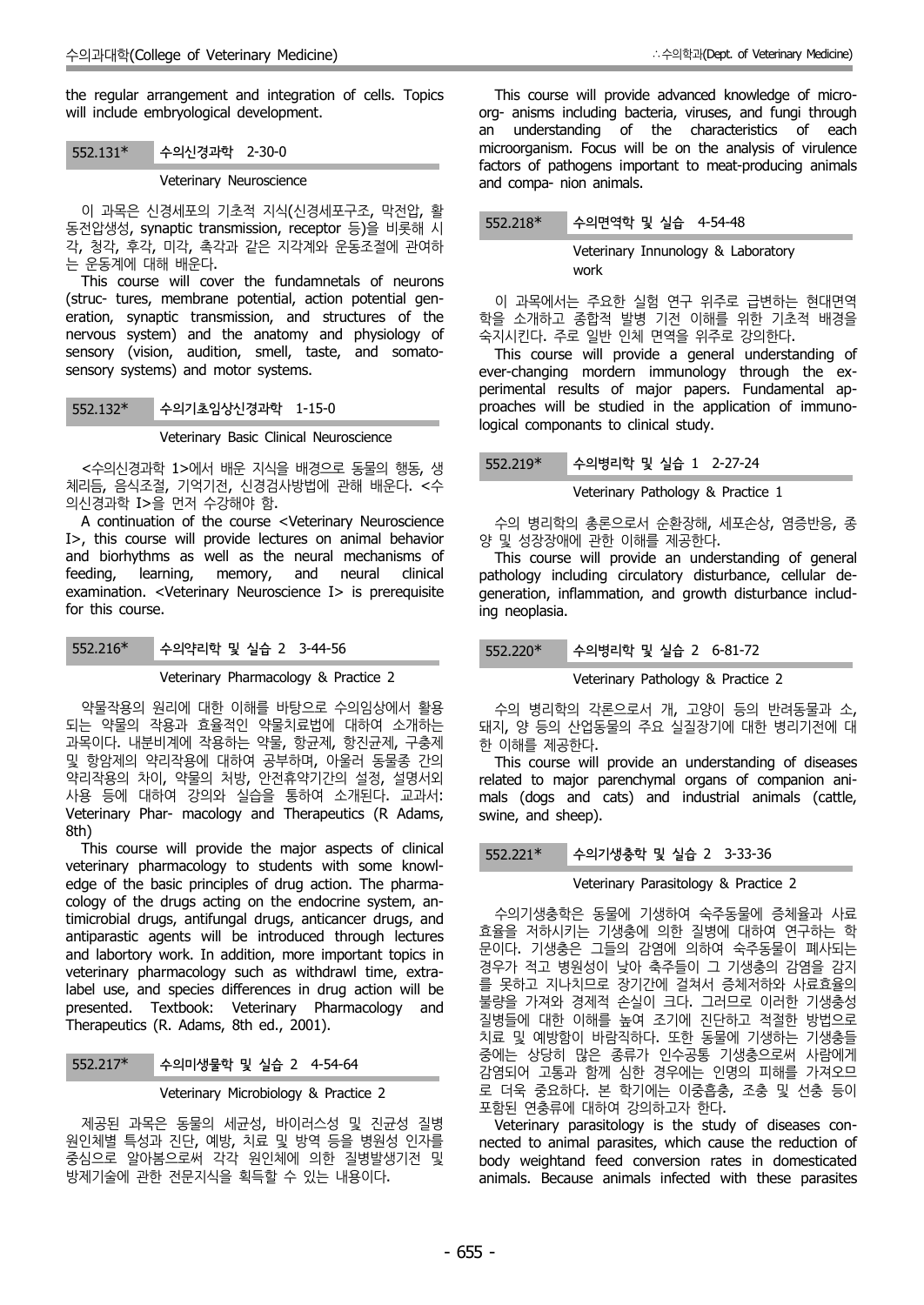may not die immediately or exhibit severe clinical symptoms, farmers may not recognize the parasitic diseases for a long period. During that time, the body weight gains and feed conversion rates of the animals will drop, causing economic loss to farmers. Therefore, these para sitic diseases must be diagnosed and treated early. Zoonotic parasites are very important because many ani mal parasites are zoonoses and in addition to affecting animals, can give pain and death to human beings. Parasites are divided into protozoa, helminthes, and arthropods. Malaria, which is caused by the protozoa plasmodium spp, is responsible for 1-2 million human deaths. There are about 65,000 spp protozoa. Arthropods such as viruses, bacteria, protozoa, and nem atodes are the vectors of other diseases. Helminthes are composed of trematoda, cestoda, nematoda, and acanthocephala. The aim of veterinary parasitology is to recognize the characteristics of these parasites and to di agnose, treat, and control them.

# 552.222\* 수의독성학 및 실습 1 2-22-28

### Veterinary Toxicology & Practice 1

독성학은 외래성 물질들에 의한 생체내의 독성에 관하여 공 부하는 매우 광범위한 학문으로서 생물학, 화학, 수학, 물리학, 분자생물학, 내분비학 등 거의 모든 학문과 연관된 생명과학의 한 분야이다. 이중 수의독성학은 상기학문과의 밀접한 연관을 바탕으로 동물과 생태계에 미치는 즉 환경생태계에 미치는 제 반 독성을 고찰하고 그 기전을 밝혀내고 이를 바탕으로 위해성 을 예측 예방하는 데에 있다. 특히 강좌에서는 주로 기초적인 분야를 우선적으로 공부하고자 한다.

Toxicology is the study of the effects of toxicants on living organisms. This course deals with the effects of toxicants on animals and the ecosystem. To elucidate the precise effects, the students will focus on under standing the relationship between exposure to toxicants and toxic effects. Based upon the concerted knowledge of the above, students will be able to predict the toxicity and extend their understanding of the toxic mechanism.

# 552.223\* 수의독성학 및 실습 2 2-18-30

### Veterinary Toxicology & Practice 2

독성학은 외래성물질들에 의한 생체내의 독성에 관하여 공부 하는 매우 광범위한 학문으로서 생물학, 화학, 수학, 물리학, 분 자생물학, 내분비학 등 거의 모든 학문과 연관된 생명과학의 한 분야이다. 이중 수의독성학은 상기학문과의 밀접한 연관을 바탕 으로 동물과 생태계에 미치는 즉 환경생태계에 미치는 제반 독 성을 고찰하고 그 기전을 밝혀내고 이를 바탕으로 위해성을 예 측 예방하는 데에 있다. 특히 본 강좌에서는 <수의독성학 및 실습 1>에서 배운 내용을 바탕으로 보다 응용적인 측면을 강조 하는 강좌를 진행할 것이다.

Toxicology is the study of the effects of toxicants on living organism. Veterinary Toxicology deals with the effects of toxicants on animal and ecosystem. To elucidate the precise effects, we will focus on the understanding the relationship between exposure to toxicants and toxic effects. Based upon above concerted knowledge, we can predict the toxicity and extend our understanding of toxic mechanism.

## 552.224\* 환경위생학 3-45-0

#### Environmental Health

모든 생물은 생물적, 화학적, 물리적 환경 위해 요소에 항상 노출되어 있다. 환경 위생학은 이러한 환경 요소들이 각각 또는 상호 작용하여 생물체에 어떤 위해(risk)를 주는지를 인지하고 평가하며, 궁극적으로는 발생의 예방을 목적으로 하는 학문이 고, 공중 보건의 본질적 요소로서 여러 다른 학문들과 복합적으 로 연계되어 있다. 본 강좌에서는 환경속의 위해 요소에 대한 기본 정보와 최근 연구동향을 논의한다.

Environmental health refers to the theory and practice of assessing, controlling, and preventing factors in the environment that may adversely affect the health of present and future generations. This course will provide basic information and current research trend on the field of science.

# 552.225\* 수의전염병학 및 실습 4-54-48

### Veterinary Infectious Disease & Practice

본 과목은 수의 전염병학에서의 일반적인 병인론, 역학, 진 단, 치료 및 예방에 관한 총괄적인 개론 및 소, 말 등의 대동물 에서 국, 내외적으로 발생되는 주요전염성 질병들 각각에 대한 병인론, 역학, 임상증상, 병리학적 특성, 진단 및 이를 바탕으로 한 치료 및 예방에 대하여 강의하고 이에 대한 실습을 실시한 다. 또한 돼지, 개, 고양이 등의 중, 소동물에서 국, 내외적으로 발생되는 주요전염성 질병들 각각에 대한 병인론, 역학, 임상증 상, 병리학적 특성, 진단 및 이를 바탕으로 한 치료 및 예방에 대하여 강의하고 이에 대한 실습을 실시한다.

This course will provide a general introduction to vet erinary infectious diseases and their etiology, epidemiol ogy, diagnosis, treatment, and prevention. It will also cover the etiology, epidemiology, clinical signs, pathological findings, diagnosis, and treatment of the bovine and equine diseases. Also, this course will cover the eti ology, epidemiology, clinical signs, pathological findings, diagnosis, treatment, and prevention of important infectious diseases in medium and small animals including pigs, dogs, and cats.

# 552.226\* 수의공중보건학 및 실습 1 4-54-64

# Veterinary Public Health & Practice 1

이 과목에서는 수의공중보건학의 정의 및 그 범위를 정리하 고, 나아가 수의공중보건학의 범주에 속하는 역학, 인수공통전 염병, 식품위생학을 중심으로 강의가 이루어지는데, 최근 문제 시 되는 광우병, 구제역, GMO, HACCP에 대한 이해 및 식품안 전에 대한 전반적인 내용을 학생들에게 제공한다.

This course will provide the definition and range of veterinary public health and general contents on epi dermi- ology and zoonosis. The mad cow disease, food and mouth diseases, GMO, an HACCP will be intensively dealt with in this course.

# 552.227\* 실험동물의학 및 실습 4-54-48

Laboratory Animal Medicine & Practice

본 과정에서는 설치류를 비롯하여 중치목인 토끼, 소형어류, 영장류 등 실험동물의 생물학적 특성과 질병의 특성을 강의 한 다. 실험동물의 질병을 예방하고 치료하기 위하여 미생물모니터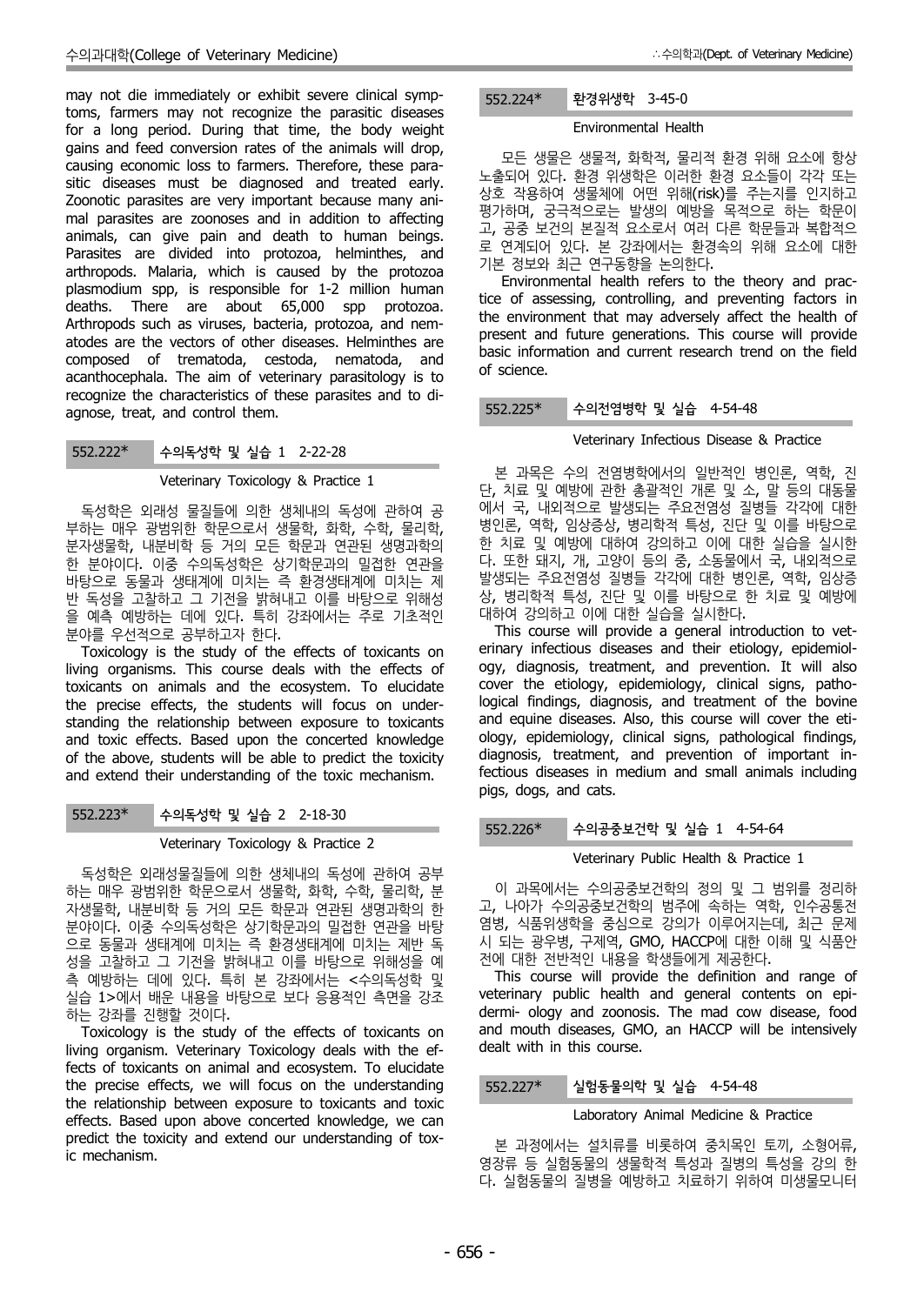링과 환경모니터링에 대하여 강의한다. 3R을 실행하기 위한 지 식으로서 실험동물의 안락사 및 마취법, 실험동물의 관리에 관 련된 법규를 강의하고 동물실험위원회의 운영에 대하여 강의한

다.<br>this lecture will give the information about the biology and diseasesof various animals such as rodents, rabbits, companion birds, fish, beagles, and primates. To prevent and treat the diseases, microbiological and environmental monitoring methods will be lectures. To archive animal welfare and 3R, anesthesia and euthanasia concepts shall be lectured with the management of laboratory ani mal facilities. IACUC management shall be also lectured.

# 552.228\* 동물-수의사-사회 1-18-0

Animals, Veterinarians, and Society

수의사로서의 기본 소양을 갖추기 위하여 신체적 검사, 생물 의학적 윤리 그리고 임상적 유전학, 의사소통방법, 정보운용, 사람-동물 관계, 동물 개체와 군의 건강 유지, 수의공중보건, 수 의사의 사회적 반응, 그리고 동물과 임상 경영 등에 대하여 교 육함

To become well educated veterinarians, its will be educated the physical examination, biomedical ethics and clinical genetics, communication skills, information man agement, human-animal bond, health maintenance in in dividual animals and populations, veterinary public health, professional development, societal responsibilities of veterinarians, and hospital and practice management.

552.321\* 가금질병학 및 실습 4-54-48

Poultry Disease & Lab.

- 1. 가금질병에 대한 이해 및 대응능력 교육
- 가금의 바이러스성 질병 원인체 및 역학, 임상증상과 병 변, 예방대책 이해. Poultry Disease & Lab.<br>. 가금질병에 대한 이해 및 대응능력 교육<br>- 가금의 바이러스성 질병 원인체 및 역학, 임상<br>- 한 예방대책 이해.<br>- 가금의 세균성 질병<br>- 기타 가금의 진균, 기생충, 원충, 영양성 질병어
- 
- 기타 가금의 진균, 기생충, 원충, 영양성 질병에 대한 이 해
	- 강의내용에 대한 실습 및 관련 전문가 초청 야외현장경험 과 향후 전망 특강.
	- 2. 조류질병에 대한 이해 및 대응능력 교육
	- 야생조류 중 물새류의 전염병 이해와 감염 예방대책 등

1. Understanding poultry diseases and intervention strategies.

- Etiology, epidemiology, pathological findings and
- prevention of viral diseases.<br>- Etiology, epidemiology, pathological findings and prevention of bacterial diseases.
- Understanding other diseases: fungal diseases, proonderstanding other diseases, rungar diseases, processed 감별, 세포학적 검사 등에 대해 다룬다.<br>tozoan diseases, parasitic diseases and nutritional 같고... diseases.
- Lab experiment for related lectures.
- Special lectures by practitioners or specialists asso ciating with the lectures.
- 2. Understanding infectious diseases in wild birds and intervention strategies.
- primarily waterfowl diseases.

```
552.322* 수생동물질병학 및 실습 2-27-24
```
Aquatic Animal Medicine & Lab.

임상수의사가 물고기를 치료하는데 필요한 지식을 전달하는 데 강의의 목적이 있다. 우선 수족환경 및 각종 어패류의 사양 법을 강의하며, 수의사로서 반드시 알아야 할 각종 치료법(외과 적 처치, 약물학적처치, 백신 등)에 대한 지식도 전달한다. 또 한 각종 어종, 즉 송어와 뱀장에 새우, 관상어, 양식어류 등에 대한 강의를 실시한다. 또한 어류양식에 대한 새로운 개념으로 서 형질전환 어류에 많은 관심이 모아지고 있다. 사람의 유전자 를 이식하여 단백질을 생산하는 방법이나, 어류의 유전자를 증 폭시키는 방법에 의하여 새로운 어종을 개발하여 생산성을 향 상시키는 개념의 도입도 필요하다.

The clinical veterinarian must know how to maintain fish in an aquatic environment. The aims of this course is to teach the diagnosis, treatment and prevention of fish diseases. Many different kinds of fish, such as eel, trout, yellow tail, and shrimp will be dealt with.

# 수의공중보건학 및 실습 2 2-27-32

Veterinary Parasitology & Practice 2

수의공중보건학 중 식육위생, 계육 및 계란위생, 어패류위생, 우유위생에 관련된 전반적인 내용을 다루며, 이를 토대로 안전 한 축산물생산 및 관리에 대한 이해를 제공한다.

This course will provide an understanding of how we can deal with meat, egg, fish, and milk sanitation for the production and management of these animal products.

# 552.324\* 동물행동치료학 1-27-0

### Clinical Animal Behavior

동물행동의 기본개념, 이상행동을 보이는 동물의 치료방법을 강의 및 실습을 통하여 습득한다. 강의내용은 말의 행동학, 반 추수의 행동학, 돼지의 행동학, 소동물의 행동학, 행동학에서의 잘못된 선입견 및 행동교정 약물학 등이다.

Basic concepts of animal behavior and treatment of abnormal animal behavior is taught by means of lecture and practice. Subject consists of equine behaviour, bo vine behaviour in ruminants, swine behaviour, small ani mal behaviour, stereotypes in animal behaviour.

# 552.325\* 수의임상병리학 및 실습 4-54-72

# Veterinary Clinical Pathology & Practice

이 과목에서는 동물의 채혈법, 혈액도말표본, 골수검사, 혈구 계산, 혈색소, 적혈구용적, 각종 혈액학적 소견, 혈액단백질, 섬 유소원, 적혈구 질환, 백혈구 질환, 혈소판 질환, 신기능검사, 요분석, 체액과 전해질, 임상효소학, 간기능검사, 췌기능검사, 갑상선기능검사, 부신피질기능검사, 심혈관계기능검사, 유출액의

This course will cover the collection of animal blood, blood smear, bone marrow examination, blood cell counts, hemoglobins, packed cell volume, plasma proteins, fibrinogen, and diseases of different blood cells, renal function test, urinalysis, clinical enzymology, liver function test, pancreas function test, thyroid function test, adrenocortex function test, cardiovascular examination, differential diagnosis of effusion, and cytologic examination.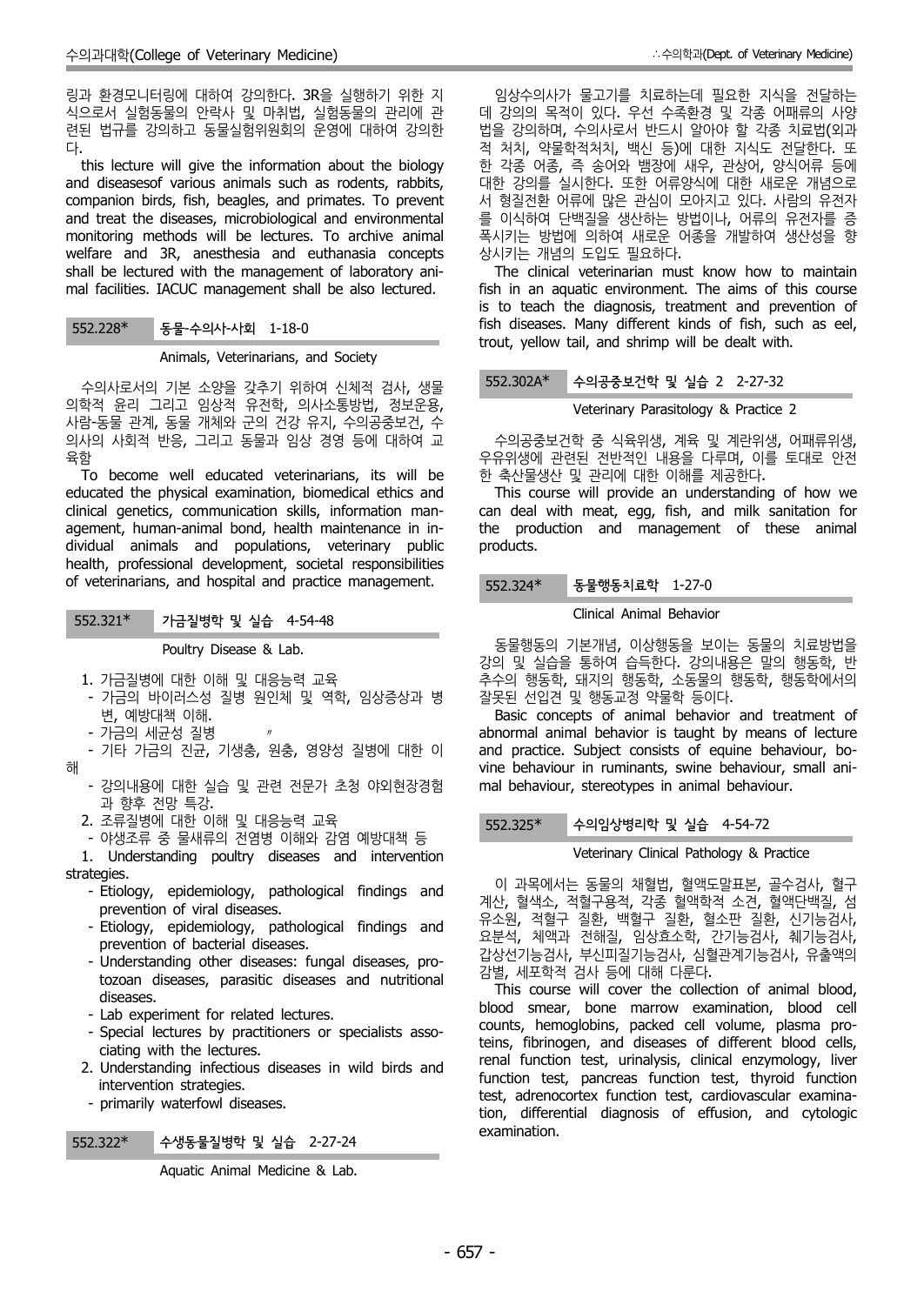# 552.308A\* 수의방사선과학 및 실습 1-27-24

### Veterinary Radiology & Practice

이 과목에서는 방사선학의 역사, 발생원리, 기초방사선물리학 및 기초 수의방사선학 기술, 촬영방법, 암실작업을 비롯하여 최 근 방사선 및 영상진단 장비의 소개 및 기초 방사선 생물학을 다루며 기초적인 실습을 병행한다.

This course will provide the history of radiology and X-ray production as well as related physics, veterinary radiographic techniques, dark room procedures, and introduction to advanced image tools and basic radiation biology. It will also provide practice in radiography.

# 552.327\* 수의진단영상학 및 실습 2-27-48

Veterinary Diagnostic Imaging & Practice

진보된 영상기법인 초음파, 특수 조영법, 전산화 단층촬영, 자기 공명상, 핵의학 등의 기초 원리 및 임상적용에 대해 이해 하고, 이를 통해 일반 방사선 촬영에서 얻은 정보와 함께 더욱 정확한 진단에 도달할 수 있는 능력을 갖출 수 있도록 한다.

This course will cover the basic principles and clinical application of state-of-the-art diagnostic imaging modalities including ultrasound, special contrast studies, com puted radio- graphy, magnetic resonance imaging, and nuclear medicine, which make more accurate diagnosis possible.

# 552.348\* 소동물내과학 및 실습 1 2-45-36

Small Animal Internal Medicin and Practice 1

이 과목에서는 <소동물내과학 및 실습 1>에서 요구하는 다 양한 질병에 대한 진단과 처치에 필요한 지식을 습득할 수 있 도록 구성되어 있다. 즉 신체검사, 병력청취, 식이요법, 치료에 있어 주의해야 할 사항, 전염성질환, 종양, 순환기질환, 호흡기 질환, 신경질환, 소화기질환, 내분비 및 대사선질환, 요로계질 환, 혈액 및 면역계질환 그리고 관절 및 골격계 질환 등을 강의 한다. 소동물내과학 실습 1에서 요구하는 진단과 처치에 필요한 기법을 습득할 수 있도록 구성되어 있다. 즉 환자의 평가, 보 정, 심전도, 채혈, 정맥내 카테타삽입, 주사기술, 경구적 약물투 여, 피부 검사, 귀의 관리 등과 각종 검사기법 그리고 각종 치 료 기구 설치법을 실습한다.

This course will cover clinical information needed for the diagnosis and therapy of many small animal diseases. General physical examination, history taking, dietary con sideration of systemic problems, therapeutic consid erations in medicine, and many small animal diseases will be studied. Small animal practice 1 will cover clinical techniques needed for diagnosis and therapy in small animal internal medicine. Patient evaluation, restraint and handling, electrocardiography, blood sampling, intra venous catheter, injection techniques, and other veteri nary methods will be practiced.

552.349\* 소동물내과학 및 실습 2 2-30-30

Small Animal Internal Medicine and Practice 2

이 과목에서는 <소동물내과학 및 실습 2>에서 요구하는 다 양한 질병에 대한 진단과 처치에 필요한 지식을 습득할 수 있 도록 구성되어 있다. 즉 전염성질환, 종양, 순환기질환, 호흡기 — T T O T T X T T 는급ㅎ듣는, ㅎㅎ, 는는 T E T — \_ T<br>질화, 시경질화, 소화기질화, 내분비 및 대사성질화 등을 강의 한다. 소동물내과학실습 2에서 요구하는 진단과 처치에 필요한 기법을 습득할 수 있도록 구성되어 있다. 즉 요도카테타삽입법, 요석에 의한 요도폐색교정, 기관내삽입, 흉강카테타삽입법, 구강 -위삽입관, 위세척 등 다양한 수의기법을 실습한다.

This course will cover clinical information needed for the diagnosis and therapy of many small animal diseases. Small animal practice 2 will cover clinical techniques need ed for diagnosis and therapy in veterinary internal medicine. Urine catheter and other veterinary techniques will also be practiced.

# 552.350\* 대동물내과학 및 실습 2 2-30-30

## Large Animal Internal Medicine and Practice

이 과목에서는 <대동물내과학 및 실습 1>에서 요구하는 다 양한 질병에 대한 진단과 처치에 필요한 지식을 습득할 수 있 도록 구성되어 있다. 즉 신체검사, 병력청취, 식이요법, 치료에 있어 주의해야 할 사항, 전염성질환, 종양, 순환기질환, 호흡기 질환, 신경질환, 소화기질환, 내분비 및 대사성질병, 요로계질 병, 혈액 및 면역계질병 그리고 관절 및 골격계질병 등을 강의 한다. 대동물내과학 실습 1에서 요구하는 진단과 처치에 필요한 기법을 습득할 수 있도록 구성되어 있다. 즉 환자의 평가, 보 정, 채혈, 정맥내 카테타삽입, 주사기술, 경구적 약물투여, 피부 검사, 뇨로카테터장착법 등과 각종 검사기법 그리고 각종 치료 기구 설치법을 실습한다.

This course will cover clinical information needed for the diagnosis and therapy of infectious, blood and heart, respiratory, neurologic, digestive, and metabolic diseases in large animal diseases. General physical examination, history taking, dietary consideration of systemic problems, therapeutic considerations in medicine, and large animal diseases will be studied. Large animal practice will cover clinical techniques needed for diagnosis and therapy in large animal internal medicine. Patient evaluation, restraint and handling, blood sampling, intravenous catheterization, injection methods, oral medication, skin test, urine catheterization and other clinical techniques in large animals will be practiced.

# 552.330\* 수의외과학 및 실습 1 2-45-36

### Veterinary Surgery & Practice 1

외과적 질환의 진단 및 치료에 기초가 되는 내용을 강의한 다. 강의내용은 마취학, 외과영양학, 염증, 손상, 창상치유, 외 과적 미생물학과 감염, 쇽, 체액, 전해질 및 산염기 평형으로 이루어져 있다. 실습에서는 강의를 통해 습득한 지식을 바탕으 로 학생들이 직접 소동물, 대동물 외과질환에 대하여 수술을 함 으로써 각 질환을 완전히 이해함과 더불어 실제수술의 진행과 정을 알 수 있게 한다.

This course covers general veterinary surgery; funda mentals of the diagnosis and treatment of surgical diseases. This course includes anesthesiology, surgical nutrition, inflammation, injury, wound healing, surgical microbiology and infection, shock, fluids and electrolytes balance. Practice course provides an understanding of diseases and associated surgical procedures through stu dents' operations on the surgical diseases of small and large animals on the basis of the skills and knowledge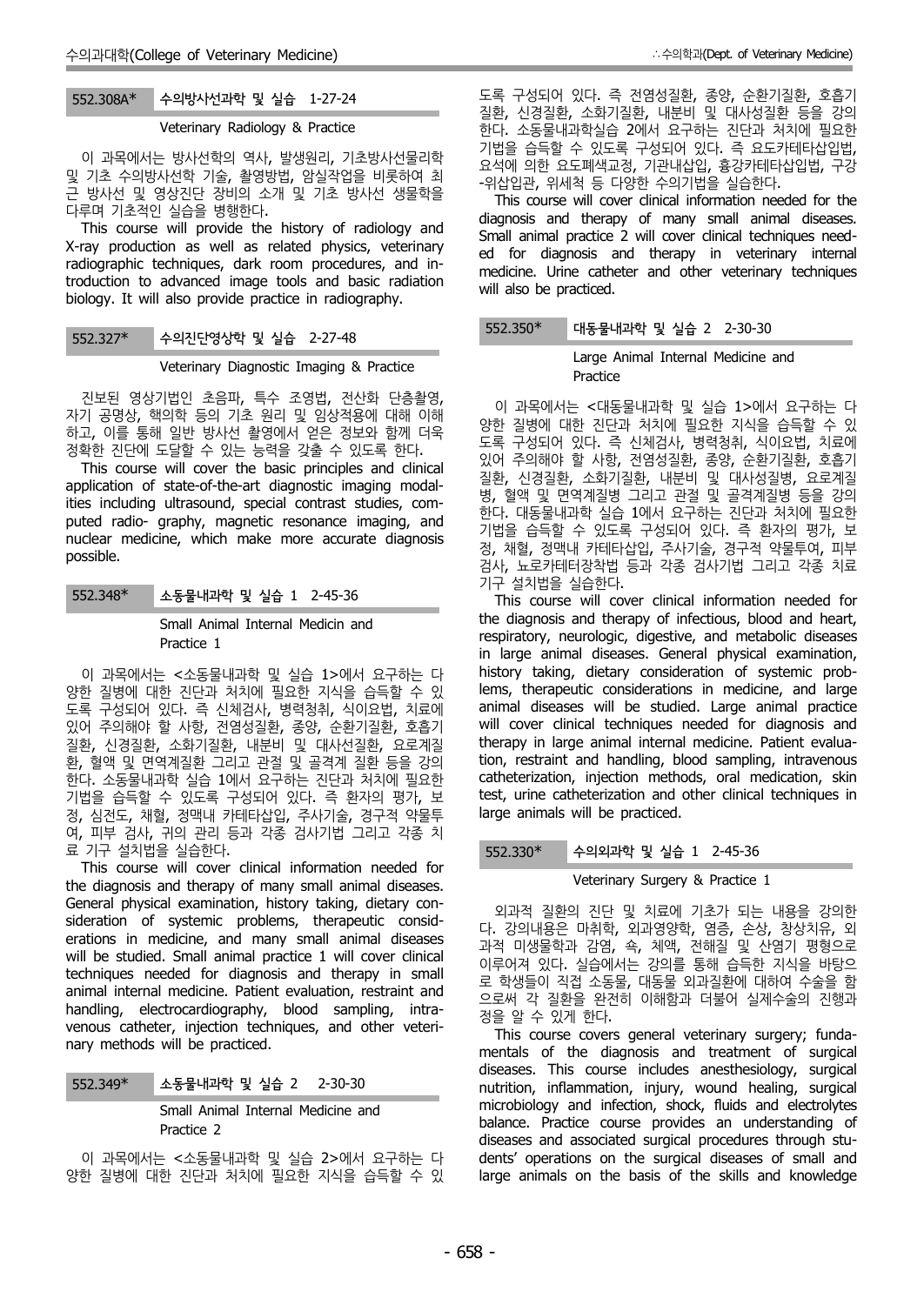acquired through the lecture.

| $552.331*$ | 수의외과학 및 실습 2 4-60-60 |  |
|------------|----------------------|--|
|------------|----------------------|--|

Veterinary Surgery & practice 2

대동물 및 소동물에서의 외과적 질환을 각 기관별로 구분하 여 강의한다. 강의내용은 대동물의 소화기계, 비뇨기계, 생식기 계 및 운동기계 외과질환, 소동물의 피부, 소화기계, 호흡기계, 심혈관계, 비뇨기계, 생식기계, 신경외과질환, 정형외과질환, 종 양외과 및 치과로 구성되어 있다. 실습에서는 강의를 통해 습득<br>한 기사은 바탕으로 한생들이 직접 소독을 대도를 의과직함에 2012-052-335\* 한 지식을 바탕으로 학생들이 직접 소동물, 대동물 외과질환에 대하여 수술을 실시하여 각 질환을 완전히 이해함과 더불어 실 제수술의 진행과정을 알 수 있게 한다.

This course covers systemic veterinary surgery in large and small animals. This course includes surgical diseases of digestive, urinary, obstetrical, musculoskeletal system and lameness of large animals, and skin, digestive, res piratory, cardiovascular, urinary, obstetrical system and neurology, orthopedics and dentistry in small animals. Practice course provides an understanding of diseases and associated surgical procedures through students' op erations on the surgical diseases of small and large ani mals on the basis of the skills and knowledge acquired through the lecture.

# 552.332\* 수의산과학 및 실습 1 2-36-36

Veterinary Obstetrics & Practice 1

이 과목에서는 동물의 번식과 산과학적 질병에 관한 전반적 사항을 다룬다. 동물의 생식기 구조 및 생리, 생식호르몬, 정자 및 난자, 임신 및 임신생리, 임신진단 등에 관해 강의하며 생식 기의 구조, 정액검사 및 임신진단에 관한 실습을 실시한다. 대상 동물로는 소와 개를 중심으로 한다. In this course covers normal reproduction, re-

productive disorders/disease and overall reproductive cir cumstance of economic animals and companion animals. Lecture and lab works included anatomy/physiology of reproductive organ, semen evaluation and pregnancy diagnosis.

### 552.333\* 수의산과학 및 실습 2 3-60-60

### Veterinary Obstetrics & Practice 2

동물의 산과학적 질환을 진단, 치료 및 예방을 할 수 있는 지식을 배우고 실습을 통해 익힌다. 주요 질병으로 유산, 번식 장애, 분만전후 질병, 정상분만 및 난산처치, 수정란이식 및 보 조생식술에 관해서도 강의와 실습을 한다. 대동물인 소와 개를 중심으로 한 질병의 진단 및 치료에 관해 강의와 실습을 실시

한다. This course provides the basic concepts and practical experience in abortion, reproductive disorders, normal parturition, disorders associated with parturition, infertility, and male reproductive disorders. Also, this course coverse assisted reproductive technique include embryo transfer.

### Veterinary Ophthalmology

동물의 눈과 그 부속기에서 발생할 수 있는 각종 질환에 대

하여 원인, 병인론, 진단 및 치료방법을 강의 및 실습을 통해 습득한다. 강의내용은 눈의 해부학, 안검사법, 안과용 약물, 안 검질환, 결막질환, 각막질환, 수정체질환, 포도막질환 및 망막질 환으로 구성되어 있다.

This course will cover the etiology, pathophysiology, diagnosis, and treatment of diseases in animals' eyes and adnexa through lectures and practice. Topics will cover the anatomy and examination of the eye, ocular pharmaceutics, and palpebral diseases.

### 552.335\* 수의피부과학 1-27-0

### Veterinary Dermatology

이 과목에서는 피부병학에서 요구하는 진단과 처치에 필요한 지식을 습득할 수 있도록 구성되어 있다. 피부병에서는 피부의 구조 및 기능, 진단방법 그리고 각종 피부질환 등을 강의한다.

This course will cover clinical information needed for diagnosis and therapy in veterinary dermatology. In terms of dermatology, the structure and functions of the skin, diagnostic methods, and many veterinary dermatological diseases will be studied.

| 552.336* | <sup>'</sup> 야생 <del>동물</del> 질병학 및 실습 2-27-24 |  |  |  |
|----------|------------------------------------------------|--|--|--|
|----------|------------------------------------------------|--|--|--|

### Wild Animal Diseases & Practice

이 과목에서는 동물의 분류학, 야생동물의 예방의학, 보정, 대사성골질환, 동물분류학상의 목별로 사양관리, 질병의 진단, 치료, 예방 등을 다룬다.

This course covers the taxonomy of animals, pre ventive medicine, restraint techniques, and the metabolic bone diseases of different wild and exotic animals. This course also provides the diagnosis and treatment of wild and exotic animals, as well as their management.

552.337\* 수의사법규 1-18-0

### Veterinary Jurisprudence

이 과목에서는 수의사법을 기본으로 하며 아울러 가축 전염 병 예방법, 수의공중보건학법, 축산물가공처리법, 동물약품의 제 조, 수입, 판매 및 취급법의 사항을 다룬다.

On the basis of veterinary jurisprudence, this course provides preventive medicine law of infectios diease in livestocks, veterinary public health law, processing law of livestock products, and manufacturing, import, sale of animal healt products.

**3학년 2학기** <**전공선택과목>**

552.338 수의역학 1-1-0

### Veterinary Epidemiology

본 과목에서는 역학의 기본원리, 자료의 분석방법, 분석적 연 구, 표본작성법 및 동물에서의 질병발생에의 역학적 적용 및 최 근 개발된 분자생물학적 기법의 역학에의 적용 및 이들 적용에 따른 오염원 추적기법 등에 내용에 대하여 강의한다.

This course will cover the following topics: principles of epidemiology; analysis of data; analytical observational study; sample survey method; and application of epi demiological methods in an outbreak of animal disease or zoonosis. Recently developed molecular biological methods for finding the source of outbreak in animal diseases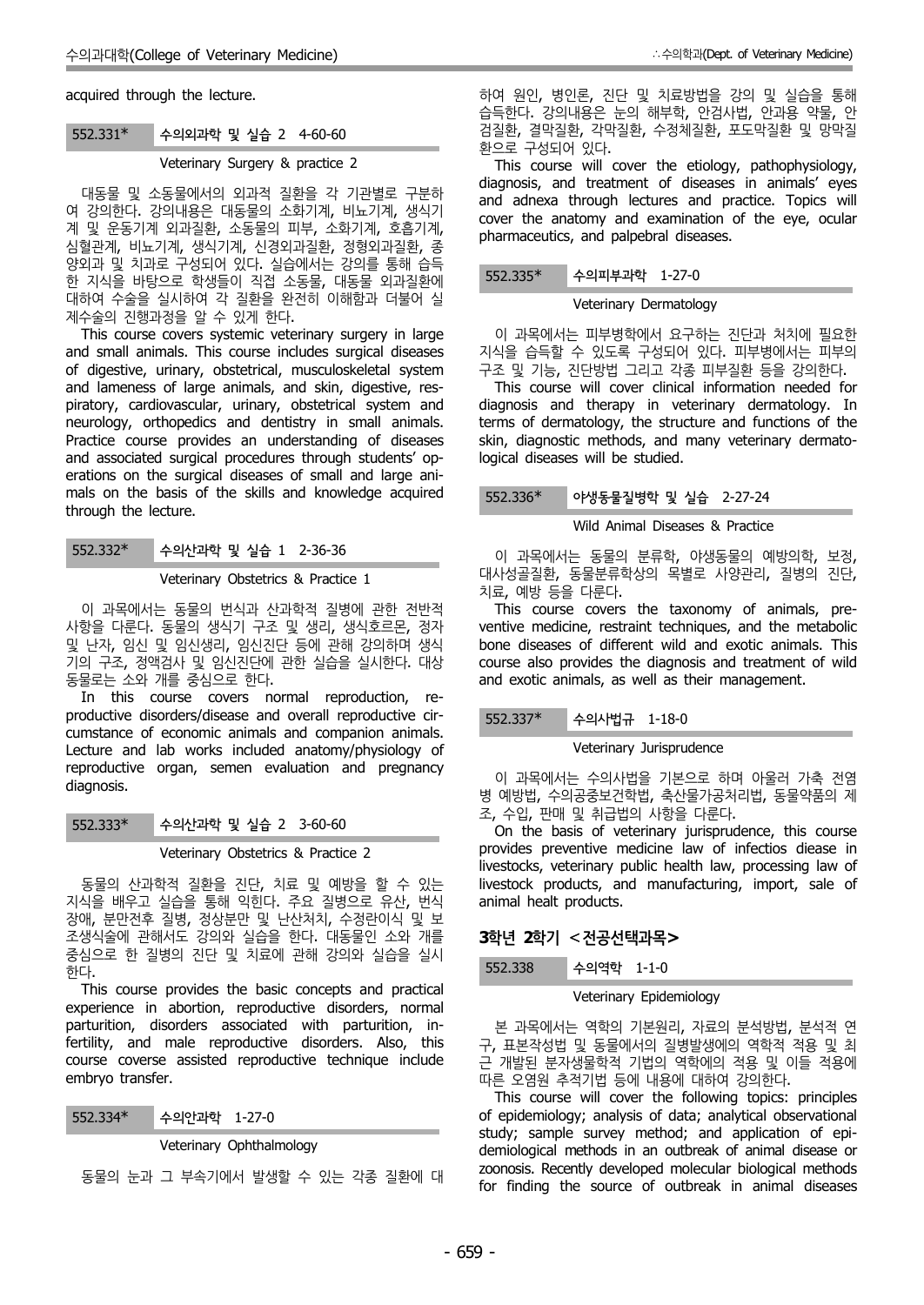and zoonosis will also be covered.

#### 552.339 외래성동물질병학 1-1-0

#### Foreign Animal Diseases

국제수역기구의 외래성동물질병 소개에 따른 바이러스, 세균, 리케치아, 진균 및 기생충성 질병에 관한 원인, 역학, 증상, 진 단 및 방제에 관한 기술을 상세히 소개한다. 특히 국내에 발생 이 없는 새로운 질병의 임상적 및 실험실내 특성을 중점적으로 공부함으로써 발생시의 효과적인 대책을 수립하는 데 목적을 둔다.

This course provides information on foreign animal diseases caused by viruses, bacteria, rickettsia, fungus, and parasites, based on the OIE (Organization of International Epi- zootics) criteria. Topics include the eti ology, epidemiology, clinical signs, and control schemes of major foreign animal diseases, needed for effective preventive methodology in the field and laboratory diagnosis.

| 552.340 | 집단관리수의학 1-1-0 |  |
|---------|---------------|--|
|---------|---------------|--|

#### Veterinary Heard Health and Management

이 과목에서는 산업동물의 생산성을 효율적으로 향상시키기 위한 집단관리기술을 교육한다. 특히 산업동물 전반에 대한 집 단기록, monitoring 및 전염성질병의 집단관리, 젖소와 비육우 의 집단생산관리, 유방염관리, 집단영양 관리, 대사성 판정시험, 젖소의 housing 및 사양환경, 돼지집단 사양관리, 가금생산성 향상집단관리 등이 포함된다.

This course describes the role of veterinarians in the management of animal health and production in dairy and beef cattle heads, swine herds and poultry flocks. The topics include the efficient production of food-pro ducing animals, maintaining a record system, herd monitoring, infective disease control, dairy health and pro duction management program, culling and genetic im provement program, mastitis control, dairy nutrition and planned animal health, and production in swine herds and poultry flocks.

### 552.341 수의임상약리학 1-1-0

#### Veterinary Clinical Pharmacology

<수의임상약리학>은 특정 개체나 집단의 동물에 대하여 최 적화된 약물치료법에 대하여 연구하는 약리학의 한 분야이다. 본 과목에서는 장기별 약물요법, 항암제의 용법, 주요 약물(간 질치료제, aminoglycosides, benzodiazepines, theophylline, cyclosporine, cardiac glycosides)에 대한 therapeutic drug monitoring의 방법 및 결과의 해석, 항생제 및 스테로이드제제 의 합리적인 사용, 합리적인 설명서외 용법(rational extra-label drug use), 약물조직내 잔류, 주요약물의 약물요법의 활용 예에 대하여 강의와 internet 자료를 통하여 배우고 토론 함으로써 약물치료를 최적화에 대하여 공부하고자 한다.

<Veterinary clinical pharmacology> is a field of phar ma- cology focused on the optimization of drug therapy. In this course, students will study the rational opti mization of drug therapy through lectures and discussion on the following topics: systems pharmacology, cancer chemotherapy, therapeutic drug monitoring for certain drugs (anti-epileptics, aminoglycosides, benzodiazepines, theophylline, cyclosporine, cardiac glycosides), rational use of anti-microbial drugs and corticos- teroids, rational extra-label drug use, tissue residues of veterinary drugs, case study of major drugs, and internet resources.

### 552.342 수의중독학 1-1-0

#### Veterinary Intoxication

<수의중독학>은 가축과 생태계에 존재하는 동물들에 대한 최적화된 정밀진단, 예방 및 치료법에 대하여 연구하는 수의독 성학의 한 지류이다. 본 강의에서는 따라서 실제 수의학분야에 서 발생할 수 있는 중독사례는 물론 사람 및 생태계에 미칠 수 있는 각종 대표적인 중독물질에 대한 강의를 실시하고자 한다. 강의는 물론 중독사례 연구를 통한 지식습득 등을 통한 복합적 인 공부를 바탕으로 실제 임상에서 접할 수 있는 각종 중독물 질에 대한 제반 지식을 습득한다.

<Veterinary Intoxication> is a field of Veterinary Toxicology focused on the optimization of detoxication, treat ment, and prevention of diverse sources of toxication. This course will therefore cover diverse natural as well as chemical toxicants which can affect animals, as well as humans and the ecosystem. The course will provide the general and mechanical basis for study, case studies of several types of intoxi- cation, and internet sources to cope with practical situations.

### 552.343 수의임상면역학 1-1-0

### Veterinary Clinical Immunology

다양한 동물의 상이한 면역체계에 의한 특이 면역 질환의 발 생, 기전 및 최신 면역학적 진단 및 치료법을 강의하고, 이와 수반되어 최근 들어 반려동물의 고령화에 따라 급증하고 있는 앨러지 질환 및 종양예방 및 진단법을 강의한다. 이러한 강의는 현장에서 필요한 다양한 면역학적 진단법의 개발로 연계하여 장차 BT산업의 기반을 이루게 한다.

This course will teach students about comparative clinical immunology for the clinical application of novel im munological advances in animals including pets, and in dustrial and wild animals. The focus will be on allergies and cancer preventive medicines in pets. Advanced diag nostic immunological tools directly related to the BT in dustry will be covered in this class.

# 552.344 애완 및 야생조류의학 1-1-0

### Pet and Wild Bird Medicine

애완 및 야생조류에 고유한 해부, 생리, 영양, 생태, 행동 및 환경을 소개하고 영상의학을 포함하는 질환동물의 평가, 외과적 처치, 내과적 진단 및 처치 방법과 더불어 French molt, wild bird casualties, oil pollution, 중독 등 특수 상황에 대한 대처 방법에 관하여 강의하고 실습한다.

The following aspects, unique to pet and wild birds, will be covered in this course: anatomy, physiology, nutrition, ecology, behavior, and environments of birds; evaluation of patients including imaging techniques; sur gical techniques; internal medical approaches for diag nosis and treatment; and special diseases and situations such as the French molt, wild bird casualties, oil pollution, and poisoning.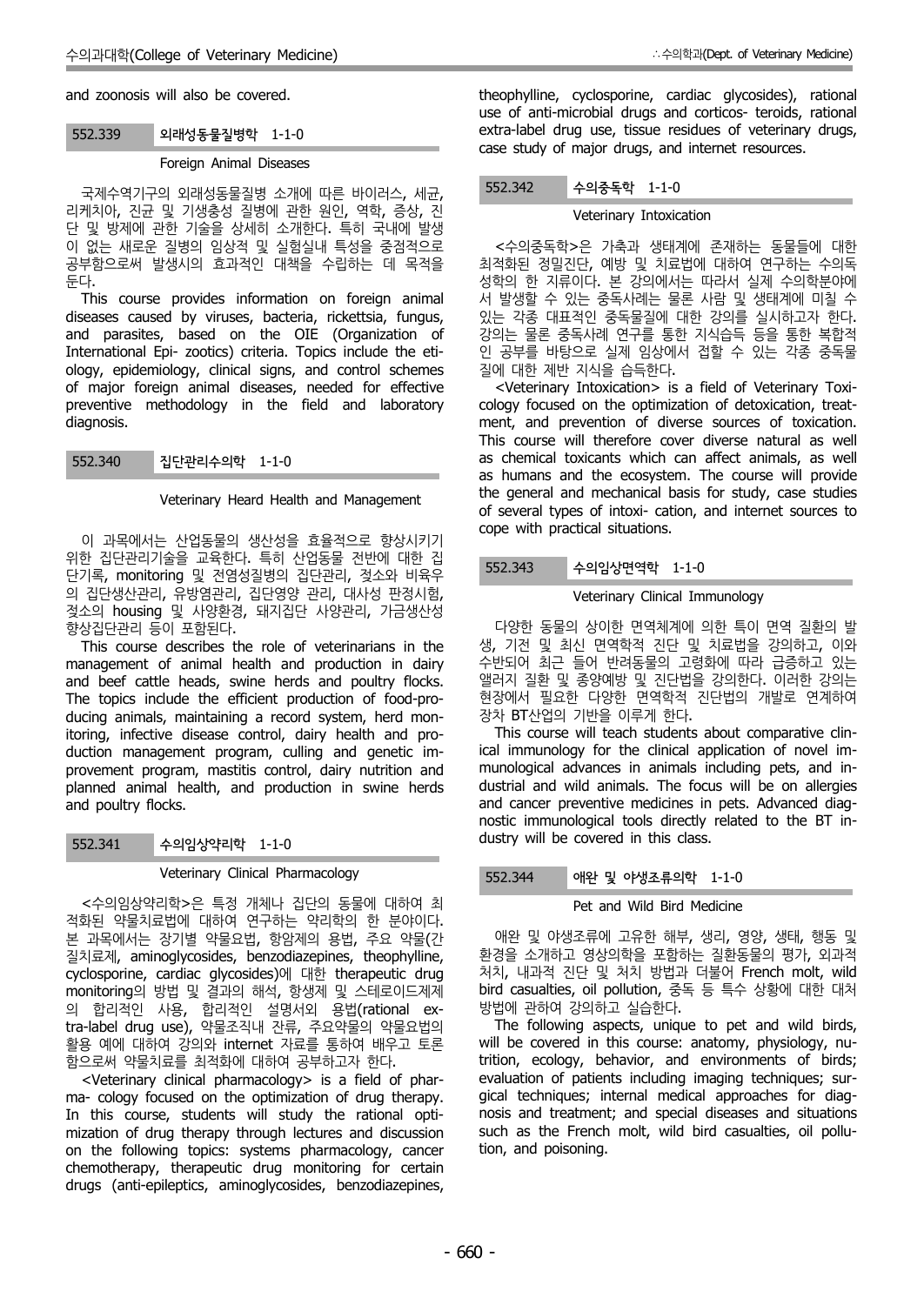# 552.345 수의윤리 및 동물복지개론 1-1-0

### Veterinary Ethics and Introduction to Animal Welfare

수의사업무에 관련된 윤리학적 문제점에 대하여 각 분야별로 강의한다. 특히 네 가지의 큰 분야로서, 서술적 수의윤리, 공적 인 수의윤리, 행정적인 수의윤리 및 규범적인 수의윤리에 관하 여 강의한다. 그 외에 수의학과 종교관, 수의사법 등과 윤리적 인 문제를 제기하고, 동물을 대상으로 진료 및 연구를 하는 수 의사들에게 반드시 겸비해야할 동물의 복지에 대한 개념을 강 의한다. 동물권리 및 동물보호법의 실상, 국제적인 조류에 맞는 동물보호법 등을 검토하고 국내의 동물보호에 관한 제반문제를 검토한다. 그리고 실험동물의 복지를 구현하기 의한 방안으로서 실험동물운영위원회의 기능과 실무에 관하여 강의한다.

Ethical topics about veterinary medicine can be devided into four categories; descriptive veterinary ethics, official veterinary ethics, administrative veterinary ethics, normative veterinary ethics. In addition, veterinary ethics include religion related veterinary medicine, veterinary laws and ethicals problems. Animal welfare in which animal rights and animal welfare law are included will be lectured with the function of IACUC.

552.346 전통수의학 1-1-0

## Traditional Veterinary Medicine

동양의 질병을 진단⋅치료하는 데에는 서양의학적인 지식과 기 술뿐만 아니라, 전통수의학을 포함하는 보완 및 대체수의학을 함께 적용하는 종합적인 치료방법이 강구되어야 한다. 전통수의 학은 동양의학으로써 서양의학적인 접근이 어려운 증례에 시도 되었을 때 좋은 결과를 얻을 수 있는 임상수의학의 한 분야이 다. 주요내용은 동양의학의 기본이론, 생약, 침구술 등이다.

The synthesis of traditional and/or alternative veteri nary medicine with the complementary techniques and knowledge of western medicine is to be attempted for the diagnosis and treatment of animal diseases. Traditional or orientalveterinary medicine can be effective in cases that western medicine alone may fail to treat. Contents of this course include principles and theories of oriental medicine, herbal medicine, and acupuncture.

# 552.347 수의세포조직공학개론 3-3-0

### Veterinary Cell & Tissue Engineering

본 과목에서는 학생들이 동물로부터 줄기세포(stem cell)를 이용한 질병치료, 대체장기의 개발에 필요한 기초지식과 기술을 강의한다. 즉, 동물체를 구성하고, 생체 내에서 각종 장기조직 의 모세포이며 세포공장으로서의 역할을 하는 stem cell의 분 리기술과 세포배양법에 대한 지식을 습득하고, 이를 이용한 세 포치료술의 원리와 인공장기의 난치성 질환치료에의 이용 가능 성에 대하여도 강의한다.

This course will cover the basic concepts and techni ques related to stem cell biotechnologies. Animal and human bodies contain stem cells for the re-establishment of damaged cells and tissues. Therefore, students can learn the isolation of stem cells from the animal and hu man body, how to culture them, and how to apply them to cell therapy and the xenotransplatation of animal cells and tissues to human body.

#### 552.351 마학 1-1-0

#### Equine Medicine

이 과목에서는 말에 대한 이해를 위해, 말에 관한 역사와 말 에 대한 관리를 가르치며, 말의 질병에 대한 진단과 치료에 필 요한 임상지식을 교육한다. 수의학을 전공한 자로서 말에 대한

This course will cover horse knowledge about the history and management, and clinical information needed for the diagnosis and therapy of horse diseases. In this course, students gain experience in clinical practice and research techniques of the horse.

### 552.433\* 수의내과학병원실습 2-0-127

### Clinical Practice of Veterinary Internal Medicine

본 과목은 학생들의 임상기술 습득 및 향상을 위해 서울대학 교 동물병원 내과의 진료에 참가하여 실제 환자(환축)를 대상으 로 내과계 질환의 진단법 및 치료법을 습득하고 환자관리 및 보호자 응대에 관한 경험 훈련을 통해 임상능력을 배양하는 것 을 목표로 한다. 학생들은 병원에서 교수를 포함한 진료진들의 감독 하에 실제 환자(환축) 진료에 참여하게 되며 기본신체검사 <sup>법</sup>, 투약법 및 기본 환자(환축) 처치법에 대해 훈련받게 된다. This course is to supply for enhancing the students to

have basic practical ability through participating in the real practice of Internal Medicine part in Seoul National University Hospital for Animals and having a personal ex perience of caring patient animals. The students will be trained especially for diagnostic evaluation skills, physical examination skills, medication methods and basic patient care skills through practice procedures for real patients under the supervision of the professors and staff veterinarians.

# 552.434\* 대동물병원실습 1-0-47

### Large Animal Hospital Practices

본 과목은 대동물병원실습으로서 본 대학의 대동물병원 또는 외부 대동물병원에서 현장실습을 통하여 기본적인 임상기술을 습득하고, 대동물 임상에 있어서 말과 소 분야를 순회하며, 그 곳에서 접하는 질병의 케이스 공부와 협동토의연구 그리고 병 원의 경영관리 및 대동물 임상실습을 포함한다.

In this course, students will learn the basic and practical knowledge and techniques on large animal clinics at the Veterinary Medical Teaching Hospital or private Large Animal Clinics and through field practice. This course provides rotations of bovine and equine fields in large animal practice. In the rotations, students will learn how to treat and care for large animals through case studies and group discussion, as well as learn how to manage the Large Animal Clinics.

# 552.435\* 수의피부과학병원실습 1-0-47

### Clinical Practice of Veterinary Dermatology

본 과목은 학생들의 임상기술 습득 및 향상을 위해 서울대학 교 동물병원 피부과의 진료에 참가하여 실제 환자(환축)를 대상 으로 피부과 질환의 진단법 및 치료법을 습득하고 환자관리 및 보호자 응대에 관한 경험 훈련을 통해 임상능력을 배양하는 것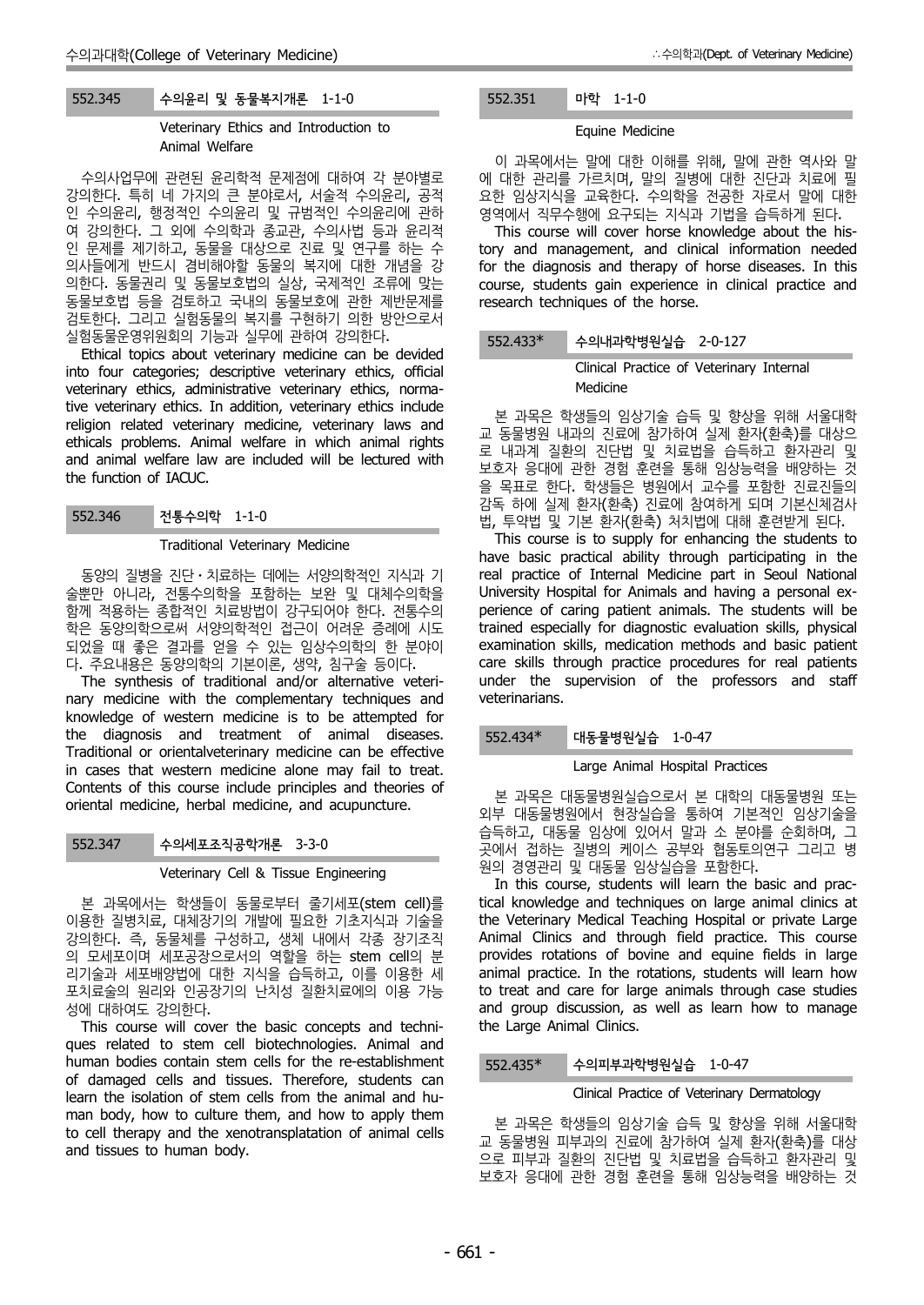을 목표로 한다. 학생들은 병원에서 교수를 포함한 진료진들의 감독 하에 실제 환자(환축) 진료에 참여하게 되며 기본 피부검

사법 및 기본 환자(환축) 처치법에 대해 훈련받게 된다. This course is to supply for enhancing the students to have basic practical ability through participating in the real practice of Dermatology part in Seoul National University Hospital for Animals and having a personal ex perience of caring patient animals. The students will be trained especially for basic diagnostic evaluation skills and basic patient care skills through practice procedures for real patients under the supervision of the professors and staff veterinarians.

# 552.436\* 수의외과학병원실습 2-0-127

Clinical Practice of Veterinary Surgery

수의 외과학 병원 실습은 본과 4학년 학생들이 외과의 기본 원리(봉합, 멸균, 수술기구, 수술 환자 관리 등)를 바탕으로 일 반외과와 정형, 신경외과 증례의 진료에 참여하여 여러 진단적 과정을 통하여 문제 해결 능력을 함양하고 궁극적으로 일반외 과 수술 기법과 정형외과 및 신경외과 수술 기법을 익히는 것을 목적으로 한다. 병원 실습과정은 강의와 실험동물을 이용한 실습 중에 익힌 내용들을 더욱 보강하고 실제 진료 증례에 응용할 수 있도록 한다.

필요에 따라 진보된 일반외과 및 정형/신경 외과의 수술기법 에 대한 경험의 기회를 갖게 될 것이며 수술 전, 중, 후 환자의 관리 및 치료에 직접 참가한다.

이 과목을 수강하는 학생은 매주 증례 리뷰에 반드시 참가하 고 학생의 평가는 과제물 제출, 진료 참여도, 전문인으로서의 소양, 출석 등을 종합하여 실시한다.

Clinical practice of veterinary surgery consists of soft tissue surgery part and orthopedic/ neurosurgery part.

In this practice, students could get surgical principles (suture, sterilization, instruments, perioperative patient management etc.), diagnostic procedures and surgical techniques.

Especially, in orthopedic/ neurosurgery service, ortho pedic examination and neurologic examinations could be performed by students themselves under the control.

Some advanced surgical procedures would be served according to the case chances.

Every students should take part in case reviews weekly, and discuss about cases.

# 552.437\* 수의영상의학병원실습 1-0-47

Clinical practice of veterinary medical imaging

이 과목은 4학년생을 위한 과목으로 임상순회실습의 일환으 로 병원 영상의학과에 직접 머물면서 일반 방사선 촬영의 정확 한 방법과 교정, 현상작업, 라운드의 참석, 영상의 판독 및 특 수 조영법 그리고 초음파 및 전산화단층촬영, 자기공명영상 등 의 진단기법에 대해서도 경험할 기회를 갖게 된다. 주로 일반 방사선 촬영에서는 의료진을 도와가면서 어느 정도 숙지된 이 후에는 직접 환자를 촬영할 수 있으며, 현상작업에도 참여한다. 라운드(Rounds)는 1주일에 2번 오전 8:30에 실시되는데 참여 하여 그 주간에 교육적인 가치가 있는 증례에 대해서 토론하고 공부한다. 영상 판독 부분에서는 두 교수의 지도아래 전 신체부 위 관련 질환 영상 teaching files (films)를 공부하고 토의한 다. 또한 일부 영상은 스스로 공부해서 발표하는 시간도 갖는 다. 특수 촬영은 환자가 있을 때 영상의학과 의료진의 도움을 받아 경험하게 된다. 이 과목을 통해 학생들은 수의영상의학에 있어 실제 임상에서 활용할 수 있는 필수적인 정도의 지식과 기술을 습득하게 될 것이다.

This course is provided to the senior grade students for the procedure of radiographic techniques, film proc essing, attending the rounds, film interpretation, and learning of special procedures as a part of clinical rotation in SNU Hospital for Animals. In procedures of radio graphic technique, initially the students help the radiol ogy staffs and after knowing the basic concepts of pro cedure, they are supposed to take radiographs and film processing by themselves. The students should also participate the rounds which is held at 8:30 two times a week and learn the important cases at that time. In film reading part, all students learn the teaching files under the guidance of two professors. In some film readings, students are supposed to learn and present the cases with their own helps. In some patients who need special techniques, students take parts in that procedure and learn the skills. The students will have essential knowl edge and techniques required for general veterinary practice with this course.

# 552.438\* 수의안과학병원실습 1-0-47

# Clinical practice of veterinary ophthalmology

이 과정에서는 안과검사 실시요령, 동물의 정상 눈과 비정상 눈을 비교할 줄 아는 능력, 안과 검사를 통해 정확히 질병을 알 아낼 수 있는 능력, 안과에서 주로 사용하는 용어 숙지, 전반적 인 안과 질환의 진단 방법과 치료 방법을 숙지하게 하며, 이를 환자의 실제 진단에 적용할 수 있도록 한다. 또한 교육 기간 동 안의 환자 치료 및 처치에 실제적으로 참여한다.

Objectives for students in ophthalmology are to be come adept in performing an ophthalmic examination, to learn to recognize normal and abnormal eyes and accurately describe the findings from an ophthalmic examination, to learn and apply the terminology commonly used in veterinary ophthalmology, to learn to interpret the sig nificance of signs and symptoms of ophthalmic abnor malities including ophthalmic signs of systemic diseases and to learn appropriate of management of common ophthalmic diseases. Also, students attend practice, sur geries, rounds and care workups.

# 552.439\* 수의산과학병원실습 1-0-47

### Clinical practice of theriogenology

본 과목에서는 반려동물의 수의 산과학적 측면에 대한 병원 실습을 제공한다. 산과학적 해부학, 생리학의 이해를 바탕으로 실제 임상학적으로 임신이 되는 과정, 임신 중 문제점, 분만, 신 생아 케어 및 불임 등 관련 여러 항목에 대한 종합적인 지식을 습득한다. 나아가 수컷의 불임 평가, 정자 보존, 생식세포 보존 및 보조생식술의 이해를 통해 임상수의사가 되기 위한 임상학 적 지식을 습득한다.

This class will provide the general clinical practice of Theriogenology in veterinary teaching hospital to 4th grade of undergraduate students. Following to get the knowledge on reproductive anatomy, physiology, we have to learn that those things are clinically how apply and treat about pregnancy, related pregnancy, parturition, or infertility.